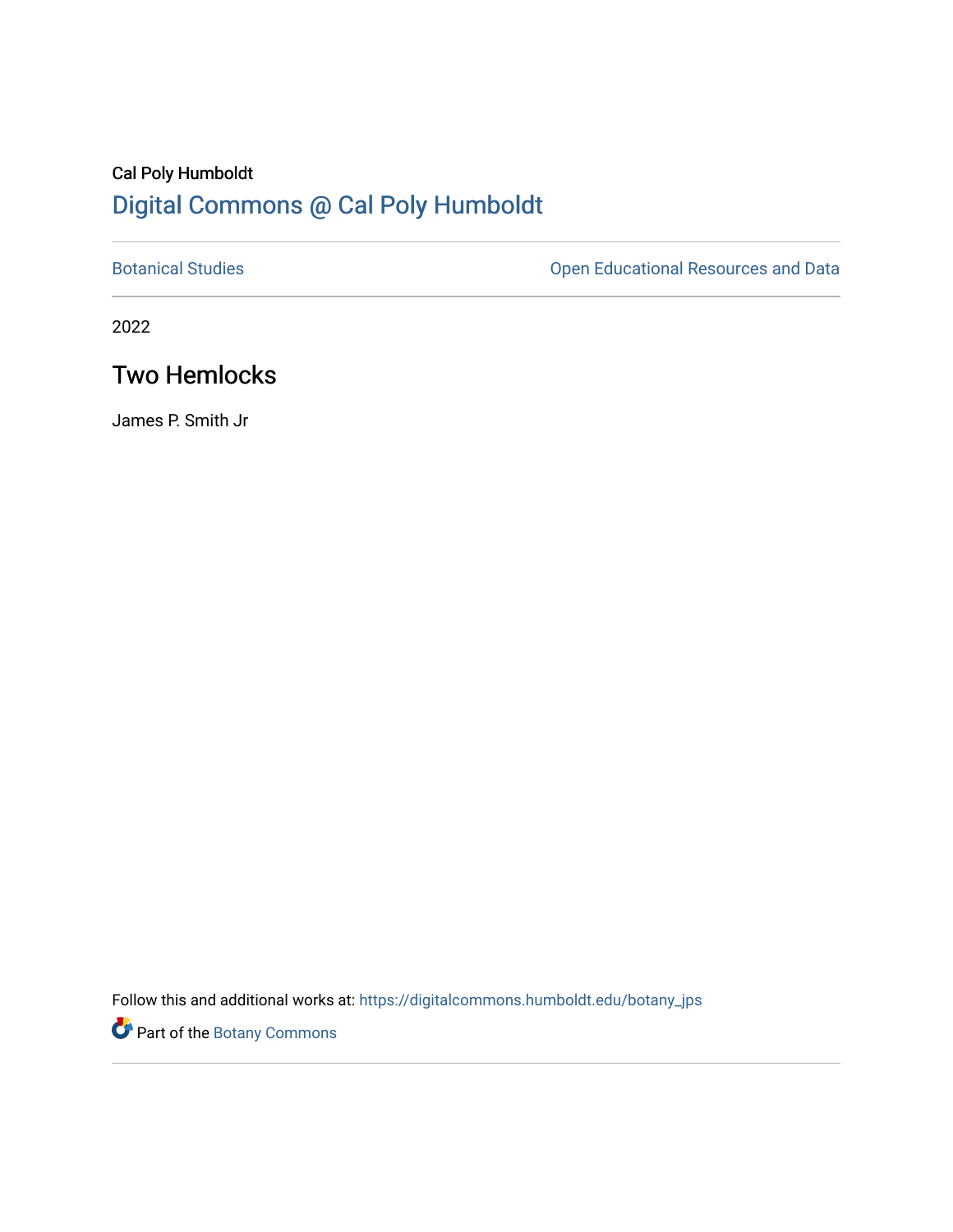### POISONOUS PLANTS . TWO HEMLOCKS

James P. Smith, Jr. Professor Emeritus of Botany Department of Biological Sciences Humboldt State University

#### 17 April 2021

Hemlock is the common name applied to three genera of vascular plants found in the United States. One of them (*Tsuga*) is a coniferous tree. It can sometimes cause mild skin irritation, but is otherwise not poisonous. The other two (*Cicuta* and Conium) are aromatic herbs of the carrot or umbel family (Umbelliferae or Apiaceae) and are notorious for their potentially lethal properties. Both are widely distributed, well known plants. Both have rather straightforward diagnostic features that appear to have been ignored by the many people who have had terminal encounters with these plants and consumed them by accident.

#### *CICUTA MACULATA* • Water hemlock

Also known as spotted hemlock. wild parsnip, snakeroot, beaver poison, and false parsley, *C. maculata* is a tall, aromatic, glabrous perennial herb, with compound leaves and compound umbels of small, white flowers. Its sap has a parsnip-like odor. The plants are found in wet or swampy sites. What sets this one apart is its swollen tuberous stems, at and below the surface, that are divided into chambers. I was involved in a local incident of water hemlock back in the 1970's during the back to Nature movement. The victims were young adults who wanted to collect and prepare a meal from the countryside. The survivors said later they thought they were eating a wild potato. I can't recall ever eating one divided into compartments. Mistaking the plants for Queen Anne's lace and wild celery are commonly reported.

Symptoms. Water hemlock is equally toxic to all classes of livestock and to us. The symptoms that follow will explain why it has been called the most violently poisonous plant on the North American continent. First comes excessive salivation, followed within minutes by tremors and convulsions so violent that the head and neck are turned rigidly back, legs may be flexed as though running, and lateral clamping or chewing motions of the jaw and grinding of the teeth occur. The tongue may be shredded and teeth broken when attempting to pry the mouth open to administer treatment. Gross symptoms resemble those of gran mal epilepsy. Pupils are dilated and temperature is elevated. A common phenomenon in humansis retrograde amnesia of the entire event. A more recent case history adds another dimension. After appearing to recover from the event, the patient had dreams, anxiety attacks, and visual disturbances. Clinical observations indicated severe mental impairment that last for several months.

My favorite recounting is the following:

"When about the end of March, 1670 the cattle were being led from the village to water at the spring, in treading the river banks they exposed the roots of this *Cicuta* (water hemlock), whose stems and leaf buds were now coming forth. At that time two boys and six girls, a little before noon, ran out to the spring and the meadow through which the river flows, and seeing a root and thinking that it was a golden parsnip, not through the bidding of any evil appetite, but at the behest of wayward frolicsomeness, ate greedily of it, and certain of the girls among them commended the root to the others for its sweetness and pleasantness, wherefore the boys, especially, ate quite abundantly of it and joyfully hastened home; and one of the girls tearfully complained to her mother that she had been supplied too meagerly by her comrades, with the root.

Jacob Maeder, a boy of six years, possessed of white locks, and delicate though active, returned home happy and smiling, as if things had gone well. A while afterwards he complained of pain in his abdomen, and, scarcely uttering a word, fell prostrate on the ground and urinated with great violence to the height of a man. Presently he was a terrible sight to see, being seized with convulsions, with the loss of all his senses. His mouth was shut most tightly so that it could not be opened by any means. He grated his teeth; he twisted his eyes about strangely and blood flowed from his ears. In the region of his abdomen a certain swollen body of the size of a man's fist struck the hand of the afflicted father with the greatest force, particularly in the neighborhood of the ensiform cartilage. He frequently hiccupped; at times he seemed to be about to vomit, but he could force nothing from his mouth, which was most tightly closed. He tossed his limbs about marvelously and twisted them; frequently his head was drawn backward and his whole back was curved in the form of a bow, so that a small child could have crept beneath him in the space between his back and the bed without touching him. When the convulsions ceased momentarily, he implored the assistance of his mother. Presently, when they returned with equal violence, he could be roused by no pinching, by no talking, or by no other means, until his strength failed and he grew pale; and when a hand was placed on his breast he breathed his last. These symptoms continued scarcely beyond a half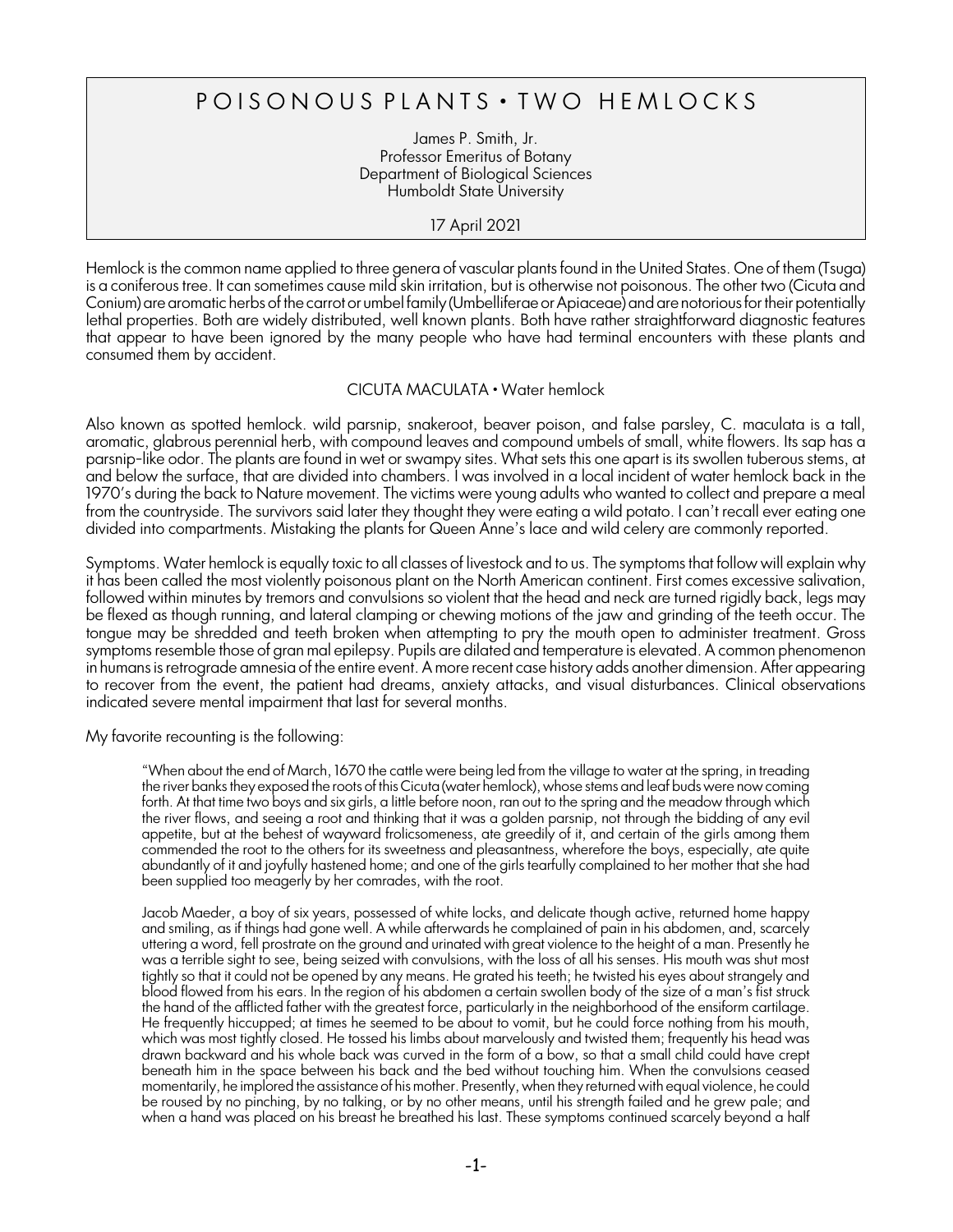hour. After his death, his abdomen and face swelled without lividness except that a little was noticeable about the eyes. From the mouth of the corpse even to the hour of his burial green froth flowed very abundantly, and although it was wiped away frequently by his grieving father, nevertheless new froth soon took its place. [Jacobson, C. A. 1915. Water hemlock (*Cicuta*). Nevada Agric. Exp. Stat. Tech. Bull. No. 81]

Toxic Principles. The entire plant is toxic, especially the chambered underground rootstock.The principle toxin is cicutoxin, a long chain highly unsaturated alcohol. It is a yellowish, oily liquid, chemically similar to caratotoxin, in carrots, which has a very low toxicity.

#### *CONIUM MACULATUM •* Poison or Spotted Hemlock

Its general description parallels that of water hemlock – tall, aromatic herb with compound leaves and compound umbels of small, white flowers. It resembles the wild carrot (*Daucus carota*). It differs from *Cicuta* and other members of the carrot family in having prominent purple blotches or streaks on its stems. Think of the word immaculate. The im- prefix turns spotted into spotless.

Symptoms. Poisoning appears rapidly, beginning with salivation, nausea, vomiting, and irritation of the pharynx. Later the mouth becomes dry, and the victim suffers from thirst, but is unable to swallow. Ataxia of lower limbs, coldness of extremities, weakened and slowed heartbeat, hypertension, dilated pupils, convulsions (sometimes), coma, paralysis of the skeletal muscles, those regulating the respiratory movements being the last to be affected. Death comes from respiratory failure

Toxic Principles. Plants contain a series of nicotine-like alkaloids, including coniine, n-methyl coniine, conhydrine, pseudoconhydrine, etc., with similartoxicological effects. Various alkaloids dominate atdifferent times in the life of plant. Roots are the lowest in toxins; seeds the highest. In young plants, leaves are the most toxic. Sixty mg will cause toxic effects; 150-300 mg is fatal.

The Death of Socrates. His was not the first reported death from hemlock in ancient Greece. That was the fate of the general and politician Thiramenes in 404 BCE. A few others followed in short order. Socrates was put on trial in 399 BCE. Although he wrote nothing and founded no school, he was found guilty of impiety and the moral corruption of the youth. As was the custom, the jury also sentenced him to death and determined that he would be forced to drink a beverage containing hemlock and opium. Isuspect that this may be the most famous plant poisoning in history. Historians note that Socrates was offered two alternatives. He could pay a modest fine or agree to live in exile. He rejected both offers, which has led some to argue that he committed suicide.

Much of what we think we now about the death scene comes from Plato, a student of Socrates, in his *Phaedo*. Plato was not actually present, but relied on the account of one of his students.

"The boy went out, and after spending a long time, came in with the man who was to give the poison carrying it ground ready in a cup. Socrates caught sight of the man and said, 'Here, my good man, you know about these things; what must I do?'Just drink it,' he said, 'and walk about till your legs get heavy, then lie down. In that way the drug will act of itself.'... [H]e put the cup to his lips and, quite easy and contented, drank it up. He walked about, and when he said that his legs were feeling heavy, he lay down on his back, as the man told him to do; at the same time the one who gave him the potion felt him, and after a while examined his feet and legs; then pinching a foot hard, he asked if he felt anything; he said no.

After this, again, he pressed the shins; and, moving up like this, he showed us that he was growing cold and stiff. Again, he felt him, and told us that when it came to his heart, he would be gone. Already the cold had come nearly as far as the abdomen, when Socrates threw off the covering from his face – for he had covered it over – and said, the last words uttered, 'Criton,' he said, 'we owe a cock to Asclepios; pay it without fail.'

... [A]fter a little time, he stirred, and the man uncovered him, and his eyes were still. Criton, seeing this, closed the mouth and eyelids. This was the end of our comrade... a man, as we would say, of all then living we had ever met, the noblest and the wisest and most just."

And then there is the Neoclassical painting, *La Mort de Socrate*, by Jacques-Louis David in 1787. It also suggests a serene event. But certain liberties were taken. Socrates appears much more youthful than his 70 years. Plato, who was not present, was portrayed much older than his 29 years. Two of the paintings earliest admirers were Thomas Jefferson and Sir Joshua Reynolds. It now hangs in The Metropolitan Museum of Art in NYC, where I have had the great pleasure of seeing it. It was smaller than I thought it would be.

A question remains. Review the list of symptoms. There is much more to coniine poisoning than simple ascending motor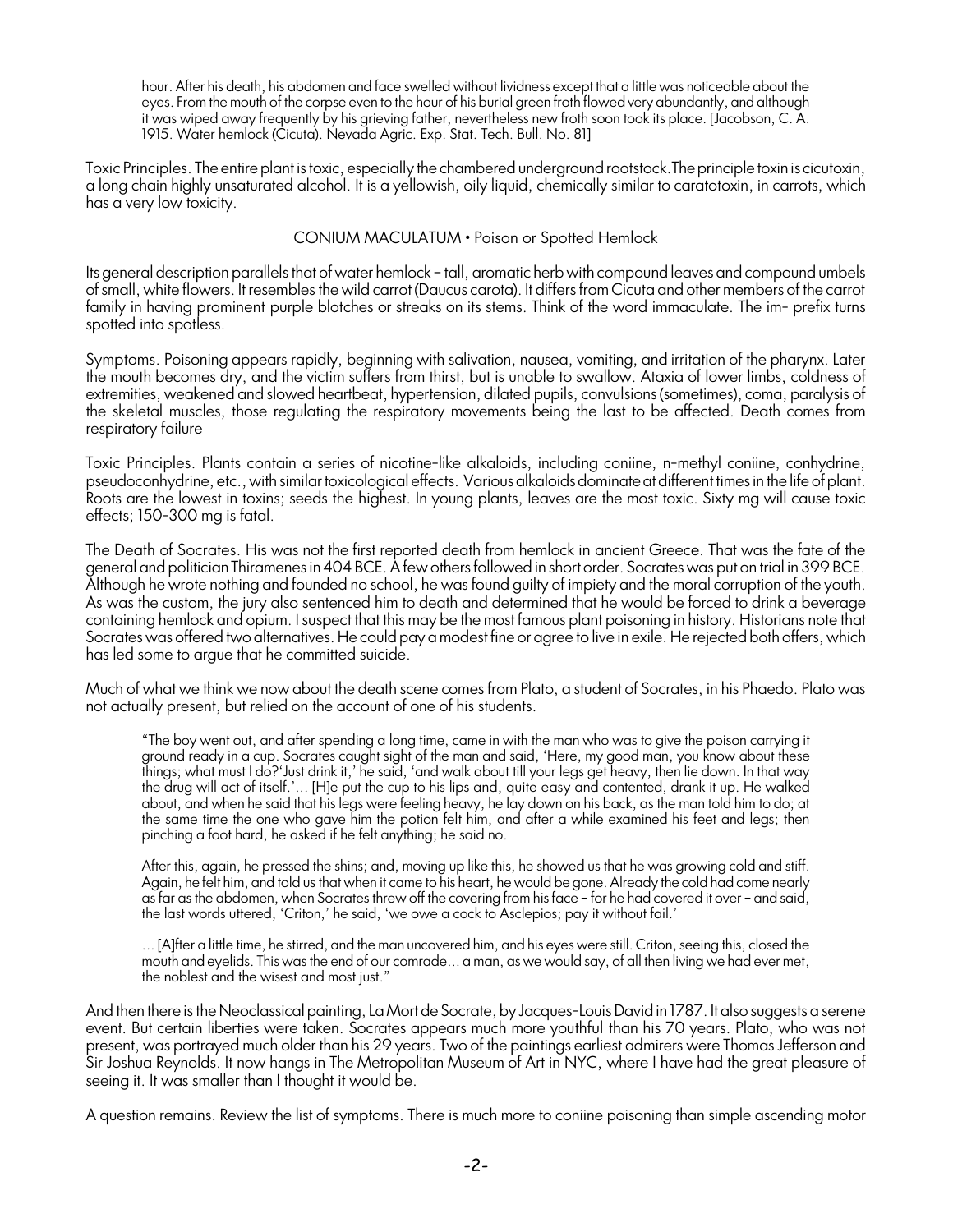paralysis. It is difficult to reconcile them with the serene and peaceful images of Plato and David. As Ober (1977) has suggested, "The simplest answer is that he [Plato] wanted to preserve the noble image of his friend and teacher... and that he wanted no undignified details to obscure the heroic manner of his death."

#### B I B L I O G R A P H Y

Al-Snafi, A. E. 2016. Pharmacology and toxiclogy of *Conium Maculatum* • a review. Pharmaceutical & Chem. J. 3(2): 136-142.

Applefield, J. J. & E. S. Caplan. 1979. A case of water hemlock poisoning. J. American Coll. Emerg. Phys. 8(10): 401-403.

Biberci, E. et al. 2002. Acute respiratory arrest following hemlock (Conium maculatum) intoxication. J. Toxicol.-Clin. Toxilcol. 40(4): 517, 518.

Bloch, E. 2002. Hemlock poisoning and the death of Socrates: did Plato tell the truth? In, The trial and execution of Socrates: sources and controversies. Oxford Univ. Press. Pp. 255-278

Bowman, W. C. & I. S. Sanghvi. 1963. Pharmacological actions of hemlock (*Conium maculatum*) alkaloids. J. Pharm. & Pharmacol. 15: 1-25.

Chen, H.-Y. et al. 2016. Rapid respiratory arrest after ingestion of poison hemlock mistaken forwild celery. Clin. Toxicol. 55(2): 155, 156.

Colombo, M. L. et al. 2009. Hemlock poisoning due to plant misidentification. J. Pharmacol. & Res. 1(4): 43-47.

Costanza, D. J. & V. W. Hoversten. 1973. Accidental ingestion of water hemlock. Report of two patients with acute and chronic effects. California Med. 119: 78-82.

Dayan, A. D. 2016. What killed Socrates? Toxicological considerations and questions. pmj.bmj.com

DeBoer, J. 1950. The death of Socrates: a historical and experimental study on the actions of coniine and *Conium maculatum*. Arch. Intern. Pharm. Therap. 83: 473-490.

Dyson, D. A. & A. E. Wrathall. 1977. Congenital deformities in pigs possibly associated with exposure to hemlock (*Conium maculatum*). Vet. Rec. 100: 241, 242.

Edmonds, L. D. L. A. Selby, &A. A. Case. 1972. Poisoning and congenital malformations associated with consumption of poison hemlock by sows. J. American Vet. Med. Assoc. 160: 1319-1324.

Farah-Saeed, M. A. & S. M. Alam. 2018. *Conium maculatum*: a review. J. Pharmacog. Phytochem. 7(5): 621-629.

Frank, B. S. et al. 1995. Ingestion of poison hemlock (Conium maculatum). West. J. Med. 163(6): 573, 574.

Frey, R. G. 1978. Did Socrates commit suicide? Philosophy 53: 106-108.

Gill, C. 1973. The death of Socrates. Classical Quarterly 23: 25-28.

Graves, B. M. et al. 1991. Hemlock poisoning: twentieth century scientific light shed on the death of Socrates. In, Boudouris, K. J. (editor). The philosophy of Socrates. Intern. Center Greek Philosophy and Culture. Athens. Pp. 156-168.

Heath, K. B. 2001. A fatal case of apparent water hemlock poisoning. Vet. Human Toxicol. 43: 35, 36.

Hotti, H. & H. Rischer. 2017. The killer of Socrates: coniine and related alkaloids in the plant kingdom. Molecules 2017, 22, 1962.

Jessup, D. A., H. J. Boermans, & N. D. Kock. 1986. Toxicosis in tule elk caused by ingestion of poison hemlock. J. American Vet. Med. Assoc. 189: 1173-1175.

Karakasi, M.-V. et al. 2019. *Conium maculatum* intoxication: literature review and case report on hemlock poisoning. Forensic Sci. Rev. 31: 23-36.

Keeler, R. F. & L. Balls. 1978. Teratogenic effects in cattle of *Conium maculatum*and *Conium*alkaloids and analogs. Clin. Toxicol. 12(1): 49-64.

Keeler, R. F. 1974. Coniine, a teratogenic principle from *Conium maculatum* producing congenital malformation in calves. Clin. Toxicol. 7(2): 195-206.

Keeler, R. F. et al. 1980. Teratogenecity and toxicity of coniine in cows, ewes and mares. Cornell Vet. 70(1): 19- 26.

Knutsen, O. H. &P. Paszkowski. 1984. New aspects in the treatment of water hemlock poisoning. J. Toxicol. Clin. Toxicol. 22: 157-166.

Landers, D. et al. 1985. Seizures and death on a White River float trip. West. J. Med. 142: 637-640.

López, T. A. et al. 1999. Biochemistry of hemlock (*Conium maculatum* L.) alkaloids and their acute and chronic toxicity in livestock. A review. Toxicon 37(6): 841-865.

Lucanie, R. 1993. William the Conqueror and the murder of Conan II. Vet. Human Toxicol. 35(2): 170, 171. [Cicuta].

Ober, W. B. 1977. Did Socrates die of hemlock